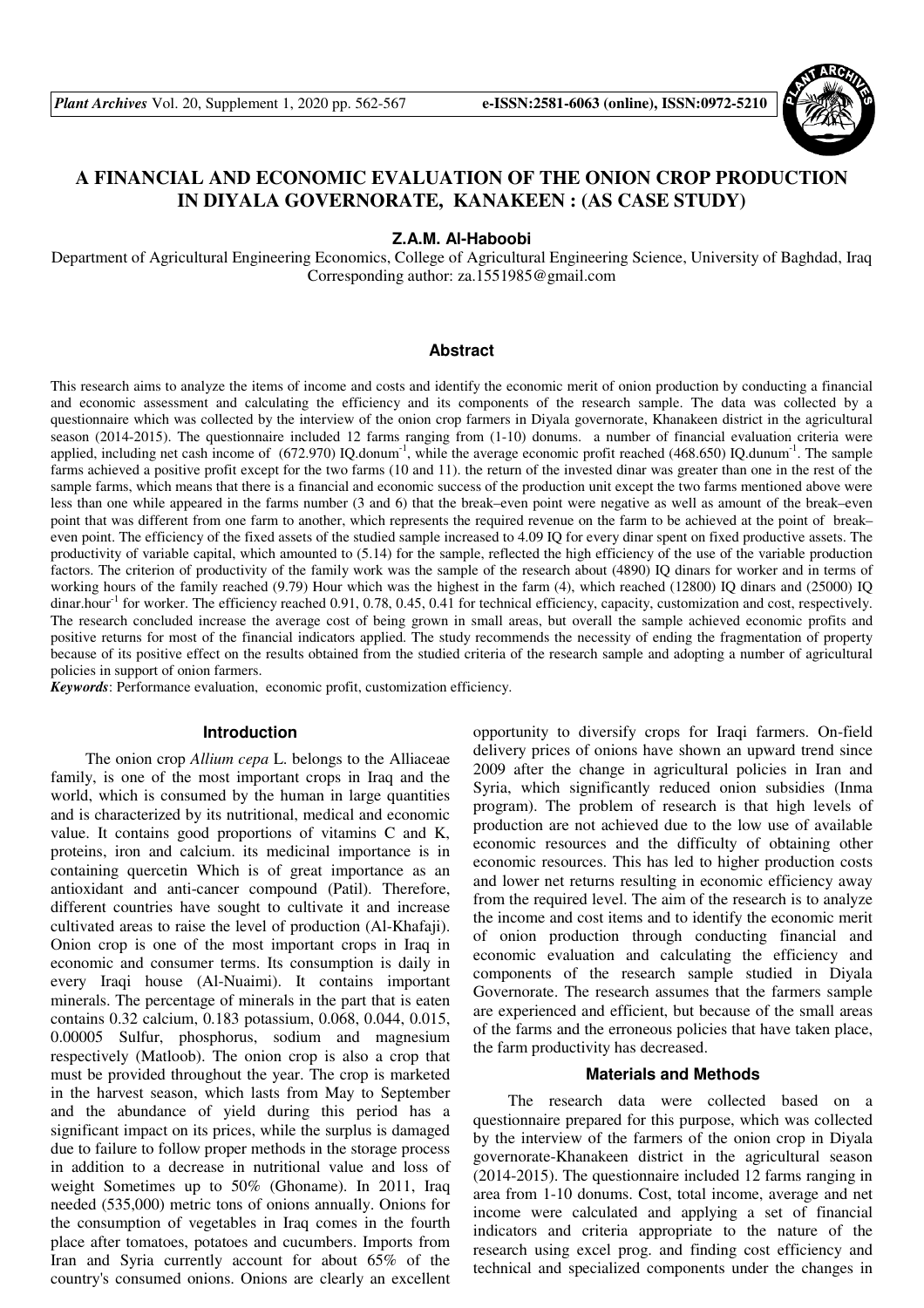capacity returns using the Deap program in achieving the search requirements. As explained below:

**Net cash income criterion:** To measure the net income and change in it must take into account changes in the prices of some productive activities that may decline and then return to the normal level according to the annual change in productivity (Fresh). It is calculated by the following equation (Keske).

#### *Net cash income = cash revenue - cash costs*

**The economic profit criterion:** Economic profit is the difference between total revenues and economic costs (apparent and implicit) (Al-Hasnawi). Which is the difference between total farm revenues and farm costs (Kay).

**Return of the invested dinar:** Calculated by dividing the annual returns of the project on the annual costs all this is evaluated at present value, both in terms of returns or costs (Singh).

**The break-even point:** The break-even point is defined as the volume of production (or sales) in which the project does not achieve profit and does not fall in loss, usually calculated as a percentage of the maximum output capacity of the project, the process of comparison of projects based on the level of break-even point, The best is the level that achieves the lowest break-even point. (Al-Akayly). In order to give a clear picture of the mechanism of the work of the break-even point in the analysis of the relationship between the volume of production or revenue and costs and profits must be used the law of the proportion of profits to the volume or so-called marginal income to be the law used to calculate the breakeven point (Barbaz).

break-even point (as unit) = 
$$
\frac{Fixed\,production\,costs}{ton\,price - variable\,cost\,average}
$$

break-even point (as unit) = 
$$
\frac{\text{Fixed production cos ts}}{\text{M arg incal income}}
$$

#### **Productivity standards**

These standards are considered an important economic standard, especially in developing countries that suffer from a large deficit in the amount of production due to the low level of productivity and the loss of a good part of the resources used in the production process (Al-Izzi).

Two types of productivity can be observed:

**A - Total productivity:** The productivity of all production factors used in the production process can be expressed as follows:

total of production factors Total productivity  $=$   $\frac{\text{outputs}}{\text{inputs}}$  or  $\frac{\text{quantity or value of production}}{\text{total of production factors}}$ 

**or**   $labour + capital + Materials$ quantityor valueof production  $+$  capital  $+$ 

**B -** Partial productivity: The productivity of one factor of the production and can be expressed as follows: **(**Al-Issawi**).**

 $=\frac{0 \text{upuis}}{0 \text{upus}} =$   $=$   $\frac{0 \text{upuis}}{0 \text{upus}}$   $=$ one factor of production factors outputs Partial productivity  $=\frac{\text{outputs}}{\text{inputs}}$ 

**or** labouror capitalor Materials  $\frac{\text{outputs}}{\text{output}}$ .

**Fixed capital productivity:** This criterion expresses the value of production in exchange for every one dinar of the value of fixed assets and the increase of value leads to increase of the efficiency of the use these assets. This criterion can be used to evaluate the efficiency of fixed assets for each farm or in a single productive branch within the farm. It is also possible to compare between different farms with similar production conditions. (Al-Haboobi).

**Variable capital productivity:** Calculated by dividing the total revenue by the total variable costs (Ahmed). This criterion can evaluate the efficiency of the use of variable assets for each farm, the efficiency of the use of these resources largely determines the profitability of the production process and, therefore, the use of economic incentives in the use of these assets will ensure optimum utilization. (Kader).

Labor productivity: The criterion of work productivity is one of the most common and used standards, especially when the goal is performance evaluation, this criterion does not reflect the efficiency of the use of the work element, but extends to include the expression of the efficiency of the elements of production used. The productivity of labor is the relationship between the quantity of production and the labor component and can be expressed as follows:

work hours Labor productivity  $=$   $\frac{$  quantity or value of production  $=$   $\frac{$  quantity or value of production number of wor ker

This criterion shows the amount of production achieved by one unit of the work component and is measured either by (worker / hour) or (worker/day) (Al-Issawi).

# **Results and Discussion**

Includes financial and economic analysis and identification of onion production efficiency as follows:

# **First: - Costs and revenues**

**Costs:** the results of table 1. shows the fixed and variable cost items and their average, that the total cost reached (16325.05) thousand IQ dinars and the total variable costs (7233) thousand IQ dinars and fixed costs (9092.05) thousand IQ dinars, while the average of total costs per donums reached (366.8551) IQ dinars. And the value cost of production per ton reached its highest value in the farm number (9) which reached (793.25) thousand IQ dinars, where the production of one donum in this farm to about (0.67) ton. , While it reached its lowest value in the farm number (4) which reached (53.78) thousand IO dinars, where the production of one donum in this farm reached about (5) tons. While at the sample level, the cost average of tons reached (132.72) thousand IQ dinars, noting that 33 % of the sample cost is less than average.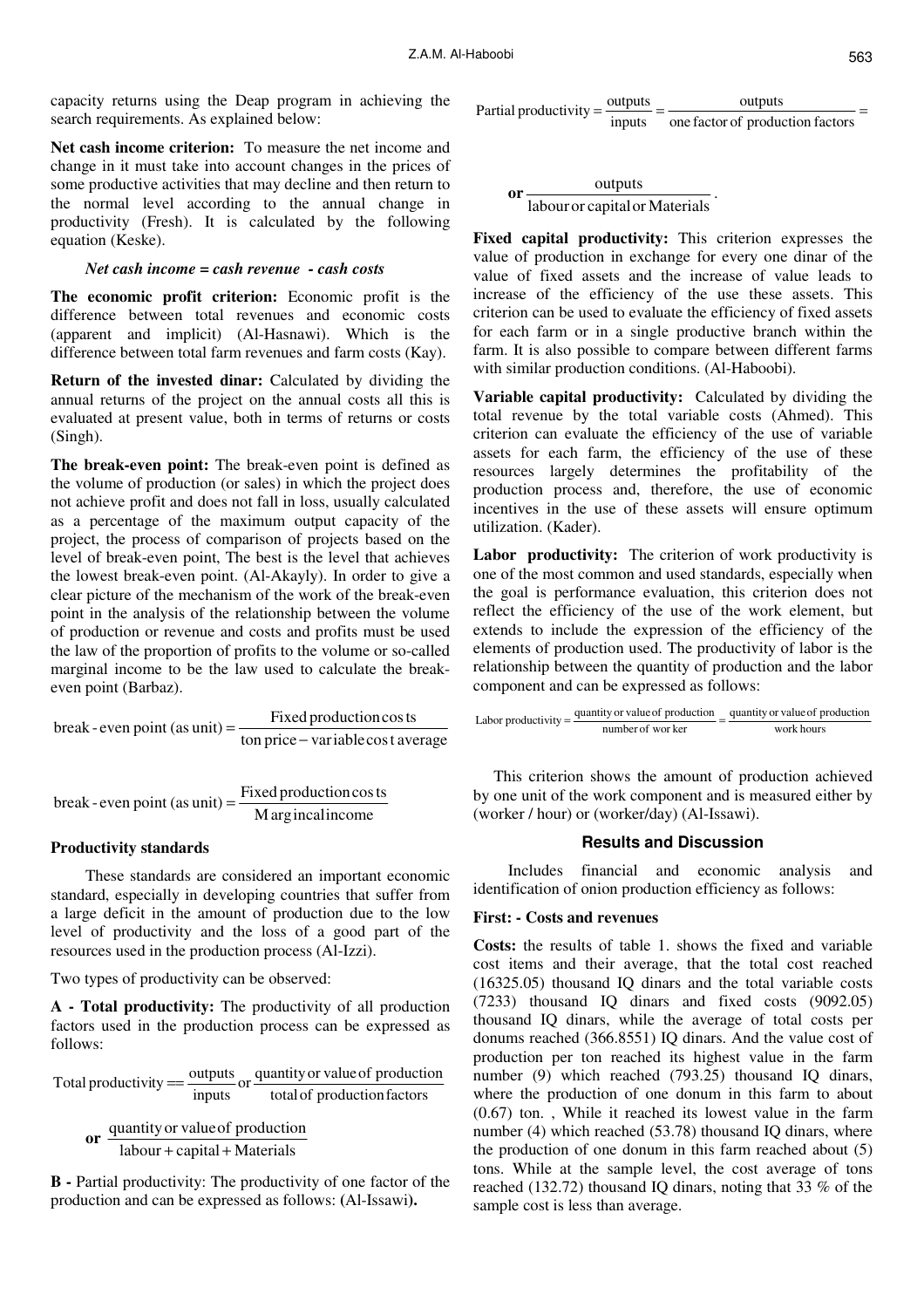| Farm<br>number | Area<br>(donum) | variable<br>cost<br>(1000 IQ<br>dinars) | variable cost<br>average<br>$(1000$ IQ<br>dinars<br>$\cdot$ donum $^{-1}$ ) | <b>Fixed</b><br>Cost<br>1000 IQ<br>dinars | <b>Fixed cost</b><br>average<br>(1000~IQ)<br>dinars.<br>$\text{domain}^{-1}$ | <b>Total</b><br>Cost<br>$(1000$ IQ<br>dinars) | total cost<br>average<br>$(1000$ IQ<br>dinars<br>$\cdot$ donum $^{-1}$ ) | Cost of ton<br>production<br>$(1000$ IQ<br>dinar.ton |
|----------------|-----------------|-----------------------------------------|-----------------------------------------------------------------------------|-------------------------------------------|------------------------------------------------------------------------------|-----------------------------------------------|--------------------------------------------------------------------------|------------------------------------------------------|
|                | 8               | 796                                     | 99.5                                                                        | 1232                                      | 154                                                                          | 2028                                          | 253.5                                                                    | 253.5                                                |
| 2              | 3               | 486                                     | 162                                                                         | 929.5                                     | 309.83                                                                       | 1415.5                                        | 471.83                                                                   | 108.88                                               |
| 3              | 1.5             | 464                                     | 309.33                                                                      | 332.75                                    | 221.83                                                                       | 796.75                                        | 531.17                                                                   | 159.35                                               |
| 4              | 10              | 1424                                    | 142.4                                                                       | 1265                                      | 126.5                                                                        | 2689                                          | 268.9                                                                    | 53.78                                                |
| 5              | 5               | 891                                     | 178.2                                                                       | 911.9                                     | 182.38                                                                       | 1802.9                                        | 360.58                                                                   | 257.56                                               |
| 6              |                 | 397                                     | 397                                                                         | 401.5                                     | 401.5                                                                        | 798.5                                         | 798.5                                                                    | 159.7                                                |
| 7              | 4               | 481                                     | 120.25                                                                      | 972.4                                     | 243.1                                                                        | 1453.4                                        | 363.35                                                                   | 121.12                                               |
| 8              | 2               | 316                                     | 158                                                                         | 913                                       | 456.5                                                                        | 1229                                          | 614.5                                                                    | 204.83                                               |
| 9              | 3               | 503                                     | 167.67                                                                      | 1083.5                                    | 361.17                                                                       | 1586.5                                        | 528.83                                                                   | 793.25                                               |
| 10             | 3               | 640                                     | 213.33                                                                      | 542.3                                     | 180.77                                                                       | 1182.3                                        | 394.1                                                                    | 295.58                                               |
| 11             |                 | 176                                     | 176                                                                         | 188.1                                     | 188.1                                                                        | 364.1                                         | 364.1                                                                    | 364.1                                                |
| 12             | 3               | 659                                     | 219.67                                                                      | 320.1                                     | 106.7                                                                        | 979.1                                         | 326.37                                                                   | 97.91                                                |
| Total          | 44.5            | 7233                                    | 162.54                                                                      | 9092.05                                   | 204.32                                                                       | 16325.05                                      | 366.86                                                                   | 132.72                                               |

**Table 1 :** Cost items of the research sample and its averages

Reference: Collected and calculated by the researcher based on the questionnaire

### **Revenues:**

The results in Table 2. show total and average revenues. With a total revenue reached (37180) thousand IQ dinars, which reached the highest value in the fourth farm (12500) IQ dinars due to the large area which planted with the crop, which amounted to (10) donums, while the lowest value in the farm number (11), which amounting to (300) thousand IQ dinars because of small cultivated area compared to the rest of the farms, which amounted to one donum. The revenue average per donam was highest the farm number (12) which gave the highest value of one donum productivity reached  $(1833.33)$  IQ dinars.donum<sup>-1</sup>, while the lowest value was in the farms number (1) and (11) which reached (300) thousand IQ dinars.donum-1, due to the productivity of one donum in this farm  $(12)$  per donum reached  $(3.33)$  ton.donum<sup>-1</sup>. In addition, the price of selling of one ton was the highest among the sample farms, reaching (550) thousand IQ dinar.ton<sup>-1</sup> and vice versa for the two farms (1) and (11) which its productivity in one donum  $(1)$  ton.donum<sup>-1</sup>. And the price was (300) thousand IQ dinar.ton<sup>-1</sup>.

**Table 2 :** Total and average revenue of the sample

| Farm<br>number | <b>Total revenues</b><br>$(1000IQ \text{ dinar})$ | <b>Revenues</b><br>Average<br>$(1000$ IQ<br>$dinar.donum^{-1}$ |  |  |
|----------------|---------------------------------------------------|----------------------------------------------------------------|--|--|
| 1              | 2400                                              | 300                                                            |  |  |
| 2              | 3250                                              | 1083.33                                                        |  |  |
| 3              | 1250                                              | 833.33                                                         |  |  |
| 4              | 12500                                             | 1250                                                           |  |  |
| 5              | 2800                                              | 560                                                            |  |  |
| 6              | 1250                                              | 1250                                                           |  |  |
| 7              | 3600                                              | 900                                                            |  |  |
| 8              | 1500                                              | 750                                                            |  |  |
| 9              | 1750                                              | 583.33                                                         |  |  |
| 10             | 1080                                              | 360                                                            |  |  |
| 11             | 300                                               | 300                                                            |  |  |
| 12             | 5500                                              | 1833.33                                                        |  |  |
| Total          | 37180                                             | 835.51                                                         |  |  |

Reference: - Collected and calculated by the researcher based on the questionnaire

## **Second: Results of the financial evaluation criteria:**

After studying the costs, their divisions and their averages, and calculating the revenues for a random sample of the farms group for onion production, it is possible to use the set of financial evaluation criteria, as the results of these criteria were found in Table 3. and (4). The total net profit of the sample farms reached about 29947 thousand IQ dinars, while the average net cash income per donum reached  $(672.97)$  thousand IQ dinar.donum<sup>-1</sup>. The total economic profit reached (20854.95) thousand IQ dinars. The average of economic profit reached (468.65) thousand IQ dinars per donum. The sample farms achieved a positive profit except the two farms (10 and 11) where they were negative due to the increase in the cost of one donum of these farms compared to their revenue. the return of the invested dinar was greater than one in the rest of the sample farms, which means that there is financial and economic success of the production unit except for the two farms mentioned above were less than the one, as mentioned above due to increase the total cost compared to revenues obtained and not invest resources available with high efficiency. The sample farms needed different quantities of production (tons) to be the economic profit equal to zero, which represents the amount of onions to be produced to be in the case of non-profit or loss, while appeared in the farms number (3 and 6) that the amount of the equivalent were negative due to increase variable costs per donum compared to the sale price per ton. In addition, the value of the amount of the break-even point was different from farm to another, which represents the required revenue on the farm to be achieved at the breakeven point. The efficiency of the fixed assets of the studied sample increased to 4.09 IQ dinar for every IQ dinar which is spent on fixed productive assets. The productivity of variable capital, which amounted to (5.14) for the sample, reflected the high efficiency of the use of the variable production factors. While the criterion of productivity of the family labor of the research sample reached (4.89) thousand IQ dinars per worker and in terms of working hours of the family reached (9.79) Hour which was the highest in the farm number (4) that amounted to (12.8) thousand IQ dinars and (25) thousand IQ dinar.hour<sup>-1</sup> per worker, due to the large area of the farm which reached (10) donums.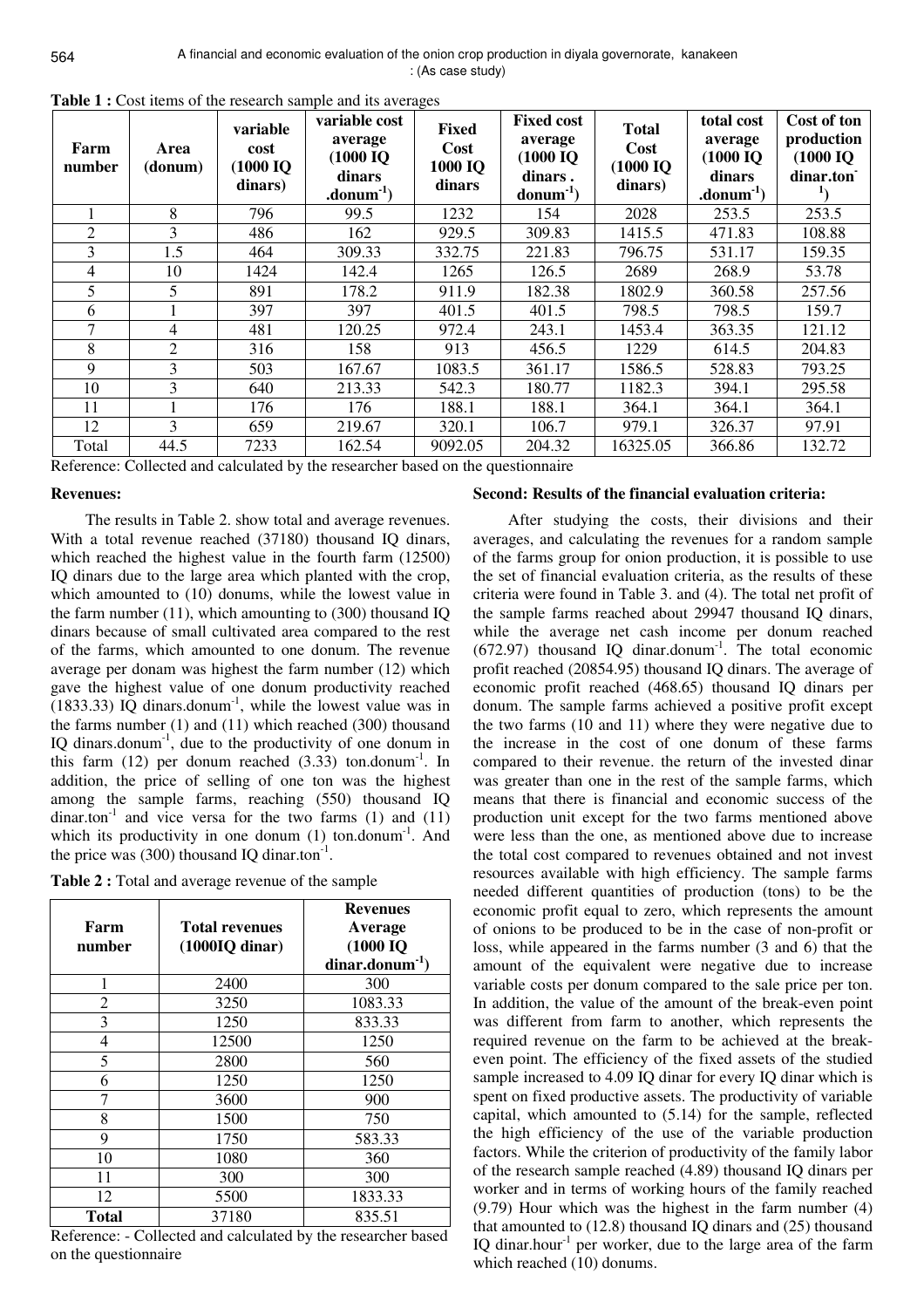| number<br>Farm | <b>Total net</b><br>cash income<br>(1000 IO<br>dinar) | Average of net<br>cash income (1000<br>$IO$ dinar.donum <sup>-1</sup> ) | <b>Total</b><br>economic<br>profit<br>(1000 IO)<br>dinar) | Average of<br>economic profit<br>(1000~I <sub>O</sub> )<br>$dinar.donum-1$ | Return<br>of ted<br>dinar | break-<br>even<br>point<br>(unit) | break-<br>even<br>point<br>(value) | Fixed<br>capital<br>productivity | <b>Variable</b><br>capital<br>productivity | Productivity<br>of family labor of family labor<br>(1000~I <sub>O</sub> )<br>dinar) | Productivity<br>$IQ$ 1000)<br>$dinar.hour-1$ |
|----------------|-------------------------------------------------------|-------------------------------------------------------------------------|-----------------------------------------------------------|----------------------------------------------------------------------------|---------------------------|-----------------------------------|------------------------------------|----------------------------------|--------------------------------------------|-------------------------------------------------------------------------------------|----------------------------------------------|
|                | 1604                                                  | 200.5                                                                   | 372                                                       | 46.5                                                                       | 1.18                      | 6.14                              | 611.39                             | 1.95                             | 3.02                                       | 2.4                                                                                 | 4.8                                          |
| $\overline{2}$ | 2764                                                  | 921.33                                                                  | 1834.5                                                    | 611.5                                                                      | 2.30                      | 10.56                             | 163.44                             | 3.50                             | 6.69                                       | 4.06                                                                                | 8.13                                         |
| 3              | 786                                                   | 524                                                                     | 453.25                                                    | 302.17                                                                     | 1.57                      | $-5.61$                           | 196.43                             | 3.76                             | 2.69                                       | 4.46                                                                                | 8.93                                         |
| 4              | 11076                                                 | 1107.6                                                                  | 9811                                                      | 981.1                                                                      | 4.65                      | 11.76                             | 162.64                             | 9.88                             | 8.78                                       | 12.5                                                                                | 25                                           |
| 5              | 1909                                                  | 381.8                                                                   | 997.1                                                     | 199.42                                                                     | 1.55                      | 4.11                              | 425.62                             | 3.07                             | 3.14                                       | 3.714                                                                               | 7.43                                         |
| 6              | 853                                                   | 853                                                                     | 451.5                                                     | 451.5                                                                      | 1.57                      | $-2.73$                           | 186.86                             | 3.11                             | 3.15                                       | 3.57                                                                                | 7.14                                         |
| 7              | 3119                                                  | 779.75                                                                  | 2146.6                                                    | 536.65                                                                     | 2.48                      | 5.41                              | 149.96                             | 3.70                             | 7.48                                       | 4.37                                                                                | 8.74                                         |
| 8              | 1184                                                  | 592                                                                     | 271                                                       | 135.5                                                                      | 1.22                      | 9.92                              | 243.67                             | 1.64                             | 4.75                                       | 1.88                                                                                | 3.75                                         |
| 9              | 1247                                                  | 415.67                                                                  | 163.5                                                     | 54.5                                                                       | 1.10                      | 13.16                             | 437.05                             | 1.62                             | 3.48                                       | 1.86                                                                                | 3.72                                         |
| 10             | 440                                                   | 146.67                                                                  | $-102.3$                                                  | $-34.1$                                                                    | 0.91                      | 9.57                              | 788.8                              | 1.99                             | 1.69                                       | 2.41                                                                                | 4.82                                         |
| 11             | 124                                                   | 124                                                                     | $-64.1$                                                   | $-64.1$                                                                    | 0.82                      | 1.52                              | 266.98                             | 1.59                             | 1.70                                       | 1.92                                                                                | 3.85                                         |
| 12             | 4841                                                  | 1613.67                                                                 | 4520.9                                                    | 1506.967                                                                   | 5.62                      | 0.97                              | 43.57                              | 17.18                            | 8.34                                       | 22.36                                                                               | 44.72                                        |
| <b>Total</b>   | 29947<br>95                                           | 672.97                                                                  | 20854.95                                                  | 468.65                                                                     | 2.28                      |                                   |                                    | 4.09                             | 5.14                                       | 4.89                                                                                | 9.79                                         |

**Table 3 :** Results of calculating the studied criteria in the sample research farms.

Reference: - Collected and calculated by the researcher based on the questionnaire

# **Third: Technical efficiency, efficiency of scale, allocative efficiency and cost efficiency:**

The Data Envelopment Analysis. (DEA) method was used, which gives an objective assessment of efficiency, which is based on linear programming methods. Technical competence (TE) depends on the appropriate selection of the production function among all those functions that can be used in the agricultural sector or in the productive units within the agricultural sector. Technical efficiency is measured by the ratio of output to resources. When this ratio increases, the technical efficiency level increases (Rajab). The results of table 4. shows that the average efficiency is 0.91. This means that its production can be increased by 9% or achieve the same level of current production using 91%. This means that there is a waste of resources by (9%). while scale efficiency, it was estimated by dividing the technical efficiency with the stability of the return on capacity on the

its counterparty in light of the change in scale returns, which averaged 0.78. This means that most farms operate with decreasing returns. this means that the increase in the total production volume is less than the increase in the production component used in the production process. Also the allocative efficiency and cost efficiency were also assessed in light of resource prices, production costs and technology. The average of allocative efficiency is 0.45. This means that the redistribution of resources will provide 55% of the cost of production while maintaining the current level of production. The cost efficiency, which is a reflection of the levels of technical and allocative efficiency because it results from the value of multiplying their values of the average (0.41), indicating that farmers pay an additional cost by (59%) and that it is possible to reduce costs by the same percentage and achieve the same level of production.

**Table 4 :** Efficiency components

| <b>Farm number</b> | <b>Technical efficiency</b> | <b>Efficiency of scale</b> | <b>Allocative efficiency</b> | Cost efficiency |
|--------------------|-----------------------------|----------------------------|------------------------------|-----------------|
|                    | 0.476                       | 0.84                       | 0.526                        | 0.25            |
|                    |                             | 0.867                      | 0.399                        | 0.399           |
| 3                  |                             | 0.714                      | 0.237                        | 0.237           |
| 4                  |                             |                            |                              |                 |
|                    | 0.55                        | 0.757                      | 0.441                        | 0.243           |
| h                  |                             |                            | 0.284                        | 0.284           |
| ⇁                  | 0.902                       | 0.972                      | 0.379                        | 0.342           |
| 8                  |                             |                            | 0.27                         | 0.27            |
| Q                  |                             | 0.4                        | 0.181                        | 0.181           |
| 10                 |                             | 0.8                        | 0.45                         | 0.45            |
| 11                 |                             | 0.22                       |                              |                 |
| 12                 |                             | 0.813                      | 0.254                        | 0.254           |
| Average            | 0.91                        | 0.78                       | 0.45                         | 0.41            |

Reference: - Collected and calculated by the researcher using the DEAP program.

Notes of efficiency results from the results of financial indicators that the gestures of the non-gesture seed is highly used by technical efficiency, which are achieving good production levels on the opposite of the search problem, but due to the low price, some of them do not achieve profits and do not enjoy efficiency (cost and allocative) this explanation of interpreters and the profet may explain.

In order to determine the effect of some variables on efficiency, economic efficiency was correlated with some management variables such as size of family, age and experience, as noted in table 5. For family size, the value ranged between (0.82 - 1). This means that when the number of family members increases, the technical efficiency increases. while the expert, there is no difference between the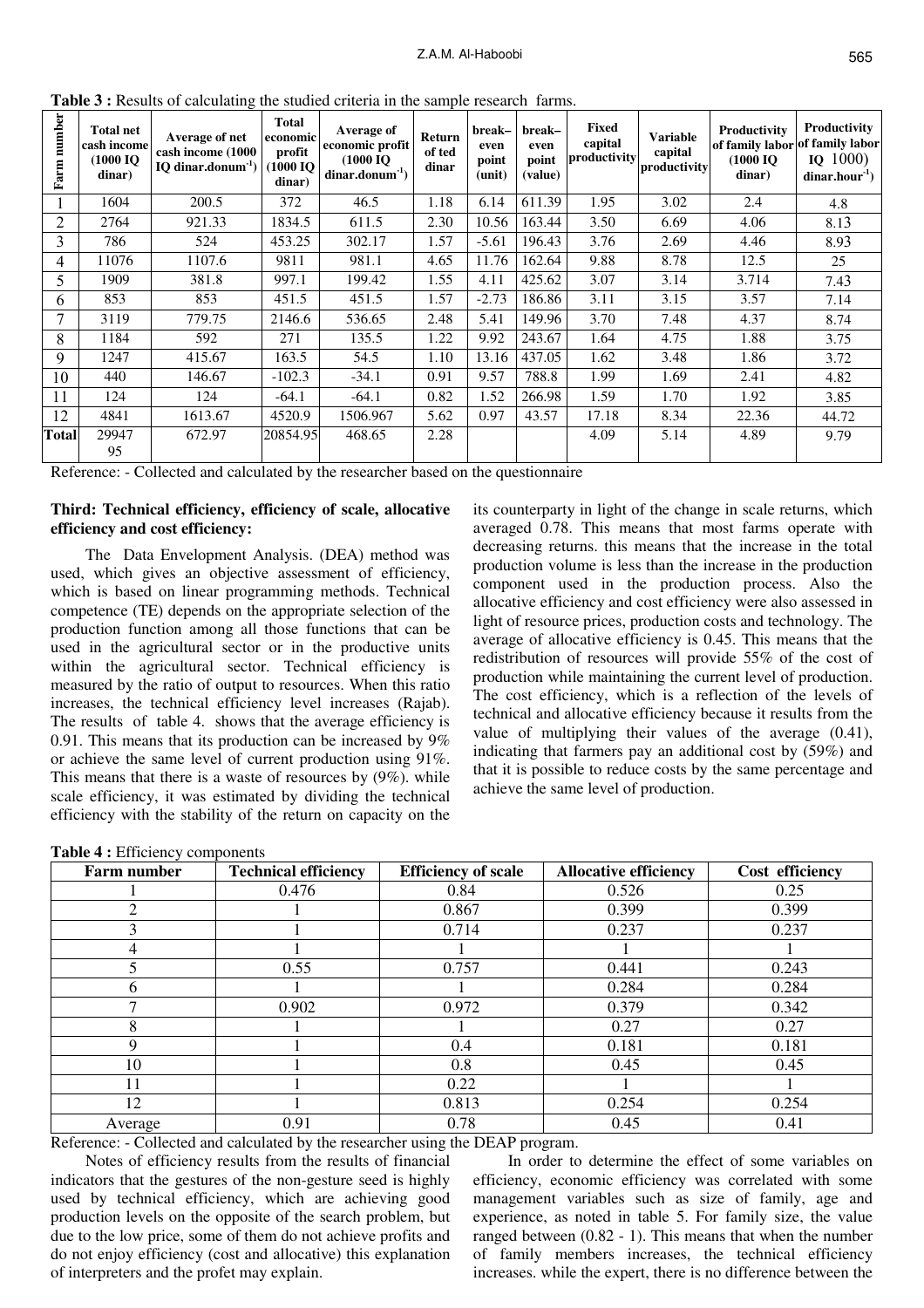few years of experience and so much for the age of the farmers. The capacity efficiency was estimated by dividing the technical efficiency with the stability of the capacity return on its counterpart in light of the change in capacity return and their value ranged relative to family size between (0.75 - 0.81), it increases by increasing the size of the family as well as the age factor (0.74 - 0.82), while the opposite was for the factor of experience (0.75 - 0.83) This means that the more farm experience leads to decrease capacity efficient. As for the customization efficiency, which is directly exposed to costs, it fluctuated between (0.43 - 0.48). This means that the

smaller family gave the greater customization efficiency. As for the factor of experience (0.32 - 0.54) and the age factor (0.32 - 0.58), the more years of experience and age leads to increase of customization efficiency. Finally, in terms of cost efficiency, which is a reflection of the technical efficiency and customization efficiency because it is the result of their multiplication, its value regarding the size of the family varies between (0.39-0.43) In other words, when the family size increases, the cost efficiency increases. While the years of experience and age, the cost efficiency increases with their increase.

|             |             | <b>Technical</b><br>efficiency | efficiency of<br>scale | <b>Allocative efficiency</b> | <b>Cost efficiency</b> |
|-------------|-------------|--------------------------------|------------------------|------------------------------|------------------------|
| Family size | $(9 - 1)$   | 0.82                           | 0.75                   | 0.48                         | 0.39                   |
|             | 10 and more |                                | 0.81                   | 0.43                         | 0.43                   |
| experience  | $(20 - 1)$  | 0.91                           | 0.83                   | 0.32                         | 0.28                   |
|             | 21 and more | 0.91                           | 0.75                   | 0.54                         | 0.50                   |
|             | $(40 - 20)$ | 0.91                           | 0.74                   | 0.32                         | 0.28                   |
| age         | 41 and more | 0.91                           | 0.82                   | 0.58                         | 0.53                   |

Reference: - Collected and calculated by the researcher based on the questionnaire

The results of the applied standards indicate that onion cultivation in the governorate can be a good opportunity to diversify the crops because of its nutritional and economic importance. It is also possible to observe the increase in the average cost because it is grown in small areas. However, the sample generally achieved economic profits and positive returns for most of the applied financial indicators. The sample has an additional cost of (0.55) meaning that the current production capacity can be produced using 45% of the resources. The technical efficiency and economic efficiency were directly related to the size of the family while the custom efficiency was inversely linked with age factor. Therefore, the study recommends investing in large farms and ending the fragmentation of property because of its positive effect on the results obtained from the studied criteria of the research sample and adopting a number of agricultural policies in support of onion farmers to help them achieve a suitable level of subsistence and protect them from changes in production, prices and climatic conditions. and these policies encourage the expansion of agricultural production

### **References**

- Ahmed, A.Gh. I. (1982). Economic Evaluation of the Greenhouse Vegetable Production Project in Alrashideea Area. M.Sc. Thesis, college of Agriculture, University of Baghdad, 165.
- Al-Akayly, O.K. (2005). Investment risk analysis for broiler projects. The Iraqi Journal of Agricultural Sciences. 36(1): 181-184.
- Al-Haboobi, Z.A. (2014). Estimation of Production Function and Financial Analysis of Wheat Crop (Diyala Governorate - Applied Model). M.Sc. Thesis . Department of Agricultural Economics. Baghdad University. pp: 75.
- Al-Hasnawi, K.M. (2012). Principles of Economics. Ministry of Higher Education and Scientific Research. Baghdad University, 327.
- Al-Issawi, K.J. (2011). Economic Feasibility studies and project evaluation (theoretical and applied analysis).

First Edition. Dar Al-Manheg for Publishing and Distribution. Amman. Jordan, 305.

- Al-Izzi, J.M.H. (1989). Introduction to agricultural projects evaluation, Ministry of Higher Education and Scientific Research. Baghdad University. pp: 272.
- Al-Khafaji, A.M.H. and Aljuboori, K.D.H. (2010). Effect of organic fertilizers and nutrients on growth and production of onion seeds (*Allium cepa* L.) Diyala Journal of Agricultural Sciences, 2(2): 64-83.
- Al-Nuaimi, S.Y.S. (1986). Estimation of cost functions and their economic derivatives of dry onion crop in Singar district of Ninawa governorate. Master Thesis. college of Agriculture. University of Mosul. 173.
- Barbaz, D.S. (2014). Economic evaluation of wheat production in Abayachi farm. Journal of Iraqi Agricultural Sciences. 45(2): 165-173.
- Fresh, D. (2007). Measuring Farm Net Income to Better Achieve Policy Objectives. Agricultural Economics. Staff paper, Ottawa.Canada. 21.
- Ghoname, A.; Fawzy, Z.F.; El-Bassiony, A.M.; Riadand, G.S. and Abd El-Baky, M.M.H. (2007). Reducing onion bulbs flaking and increasing bulb yield and quality by potassium and calcium application. Australian Journal of Basic and Applied Sciences, 1(4): 610-618
- Inma program. Production of Onions from Cultivation to Harvest. United States Agency for International Development pp. 39. www.usaid.gov
- Kader, A.M. (1995). Fundamentals of Farm Management. First Edition. Omar Mukhtar University Press. Al-Bayda'a, Libya. 136.
- Kay, D.; William, M. and Partricia, A. (2008). Farm Management.6<sup>th</sup> ed. Mc Grw- Hill. Co. Inc., 468.
- Keske, C. (2009). Economic Feasibility Study of Colorado Anaerobic Digester Projects. Colorado State University, 79.
- Matloob, A.; Mohammed, A. and Abdul, K. (1980). Vegetable production: Part I. Dar Al Kutub Foundation. University of Al Mosul, 312.